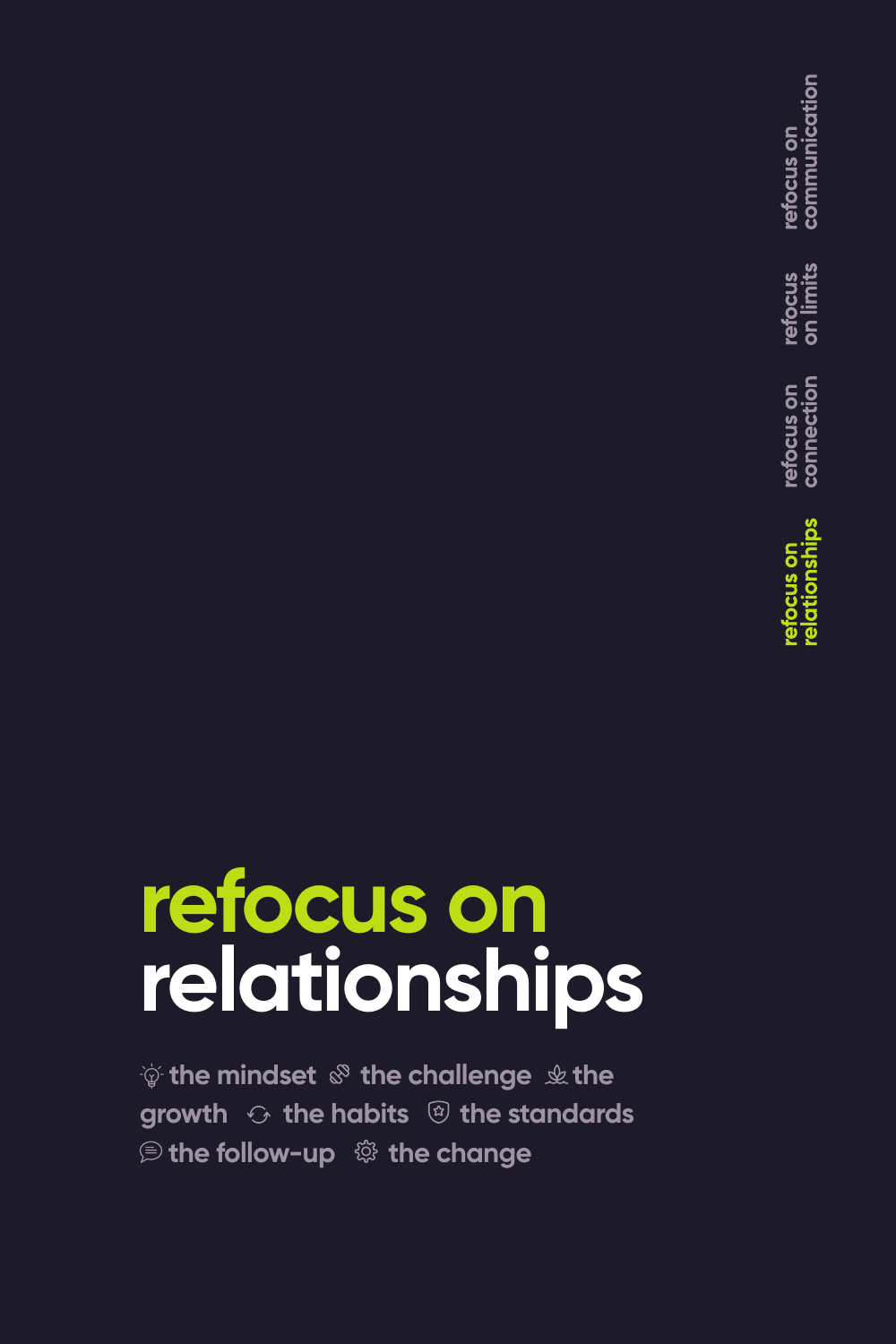**an initiative of project focus**

### **"Devices are for productivity and multitasking. Real relationships use the opposite skills."**

**- Dr. David Rosemarin** (Harvard Medical School)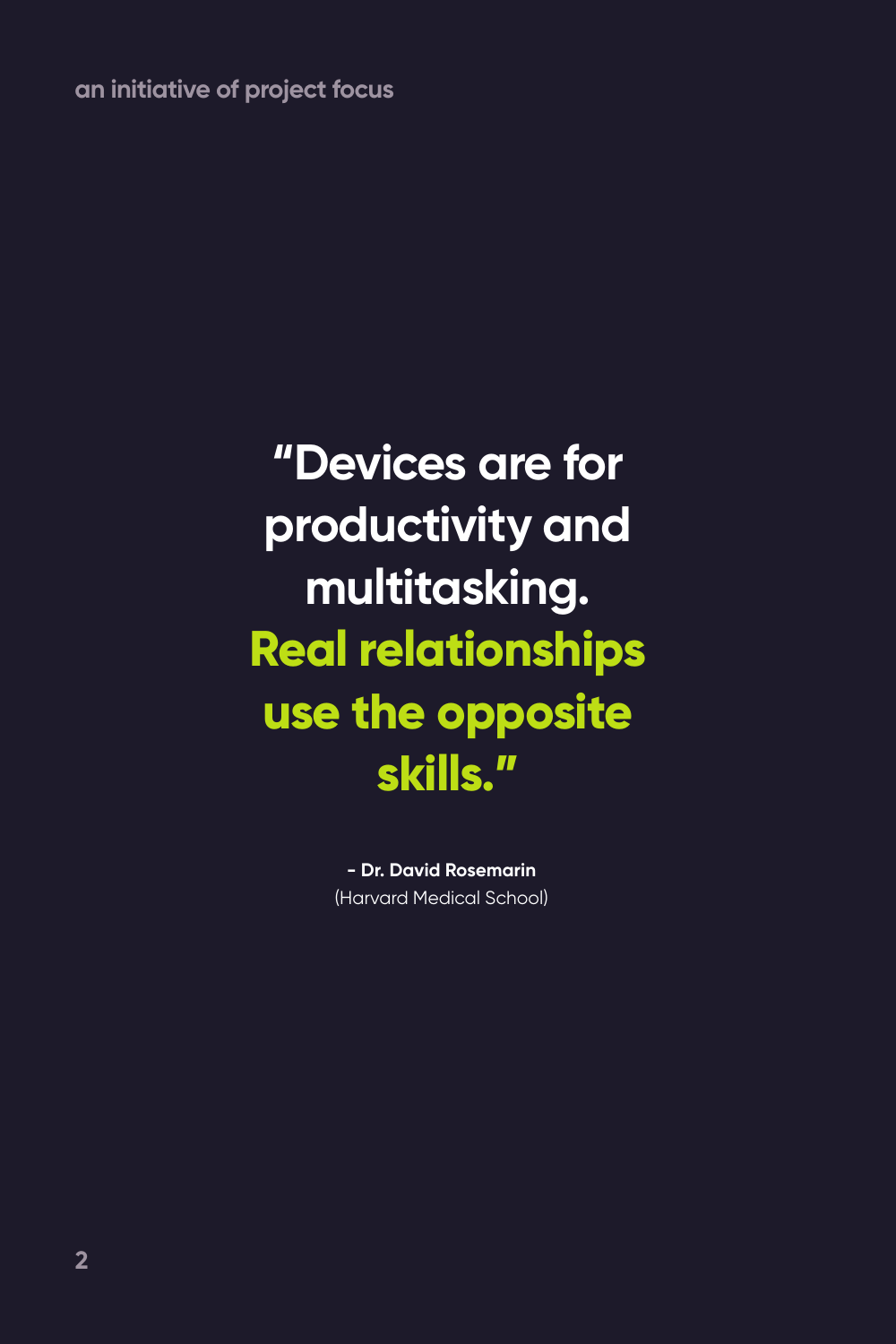| <b>V</b> the mindset       | $\boldsymbol{L}$ |
|----------------------------|------------------|
| <b>&amp; the challenge</b> | 6                |
| $\&$ the growth            | 8                |
| $\odot$ the habits         | 10               |
| $\circledR$ the standards  | 12               |
| $\circledR$ the follow-up  | 14               |
| <sup>@</sup> the change    | 16               |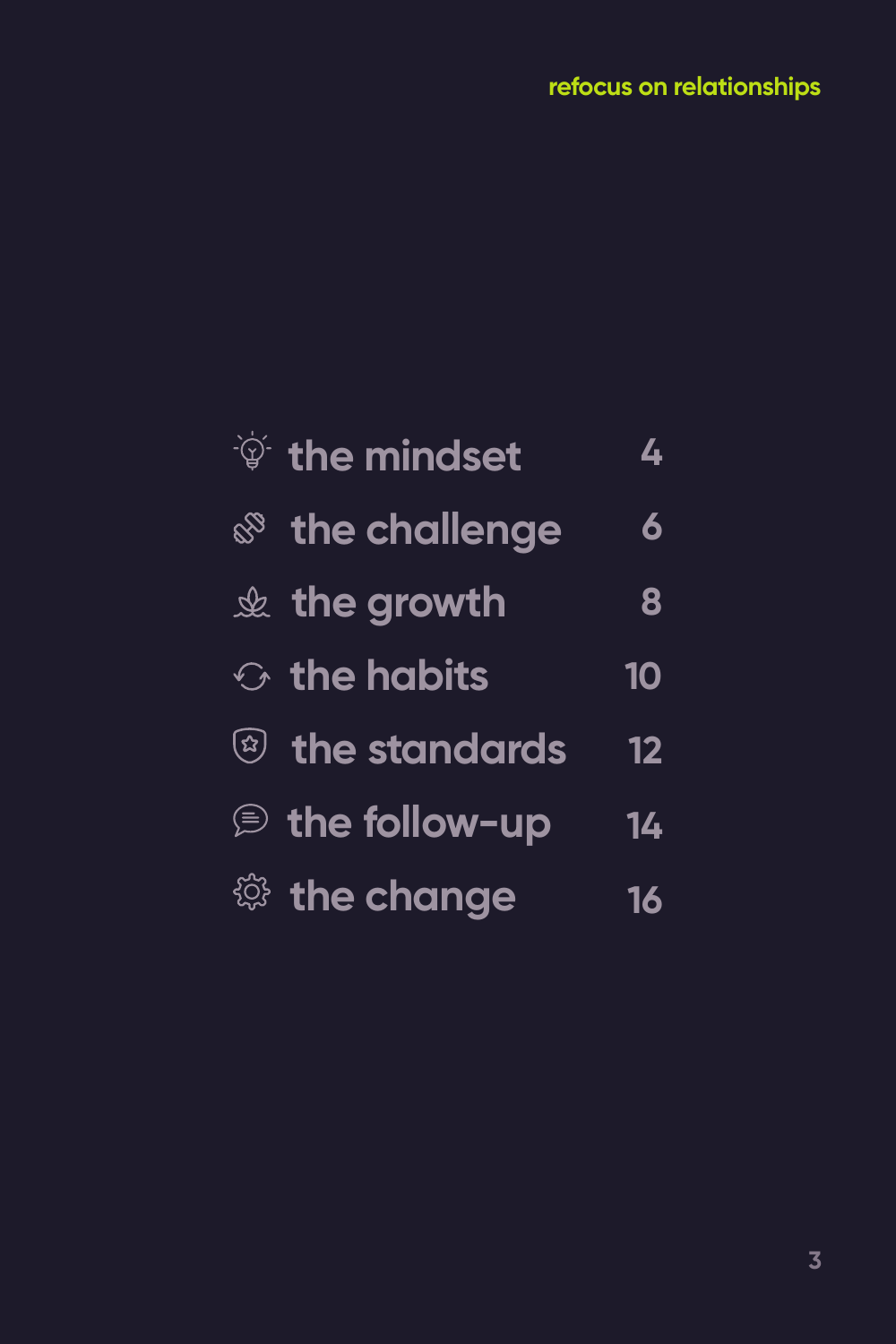# **the mindset**

### **In 2008, clinical psychologist Ian Robbins isolated six volunteers for just 48 hours.**

The result? Volunteers suffered panic attacks, extreme emotions, and significant mental deterioration. They also hallucinated: one seeing a heap of 5,000 empty oyster shells; another, tiny cars.

Being human is needing connection. טוב לא לבדו האדם היות - it's not good for a person to be alone. We're wired to forge new bonds with others and deepen the relationships we already have.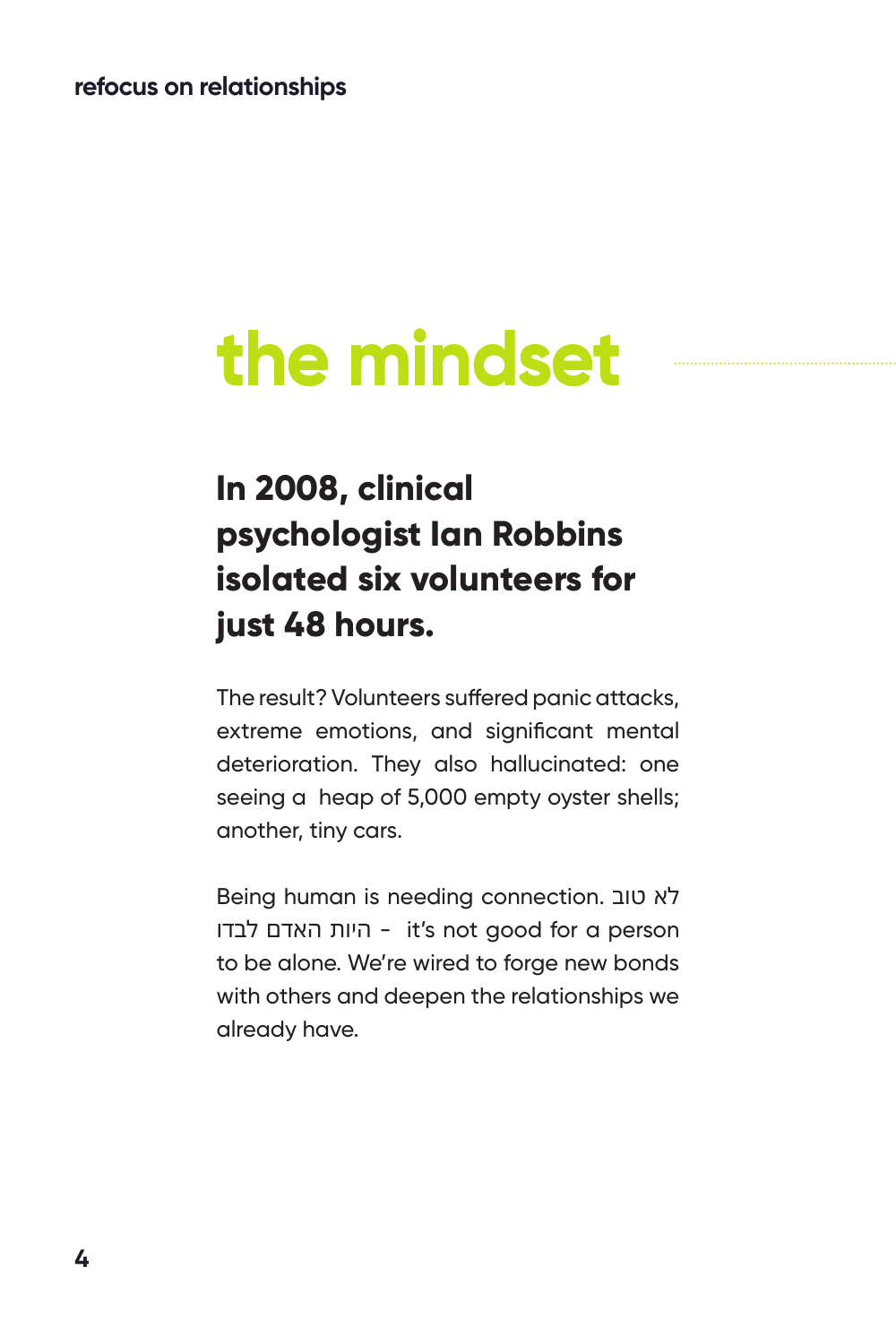Our friends help us grow and express ourselves. Our spouses enable us to support, give, and show unconditional love. And our children bring magic into our lives.

Let's not let our phones hurt the people we love, by telling them they're not important.

Let's not let cyberspace steal the deep, meaningful, LIVE relationships that make life special.

**Let's not let technology shortchange us of one of life's greatest gifts connection.**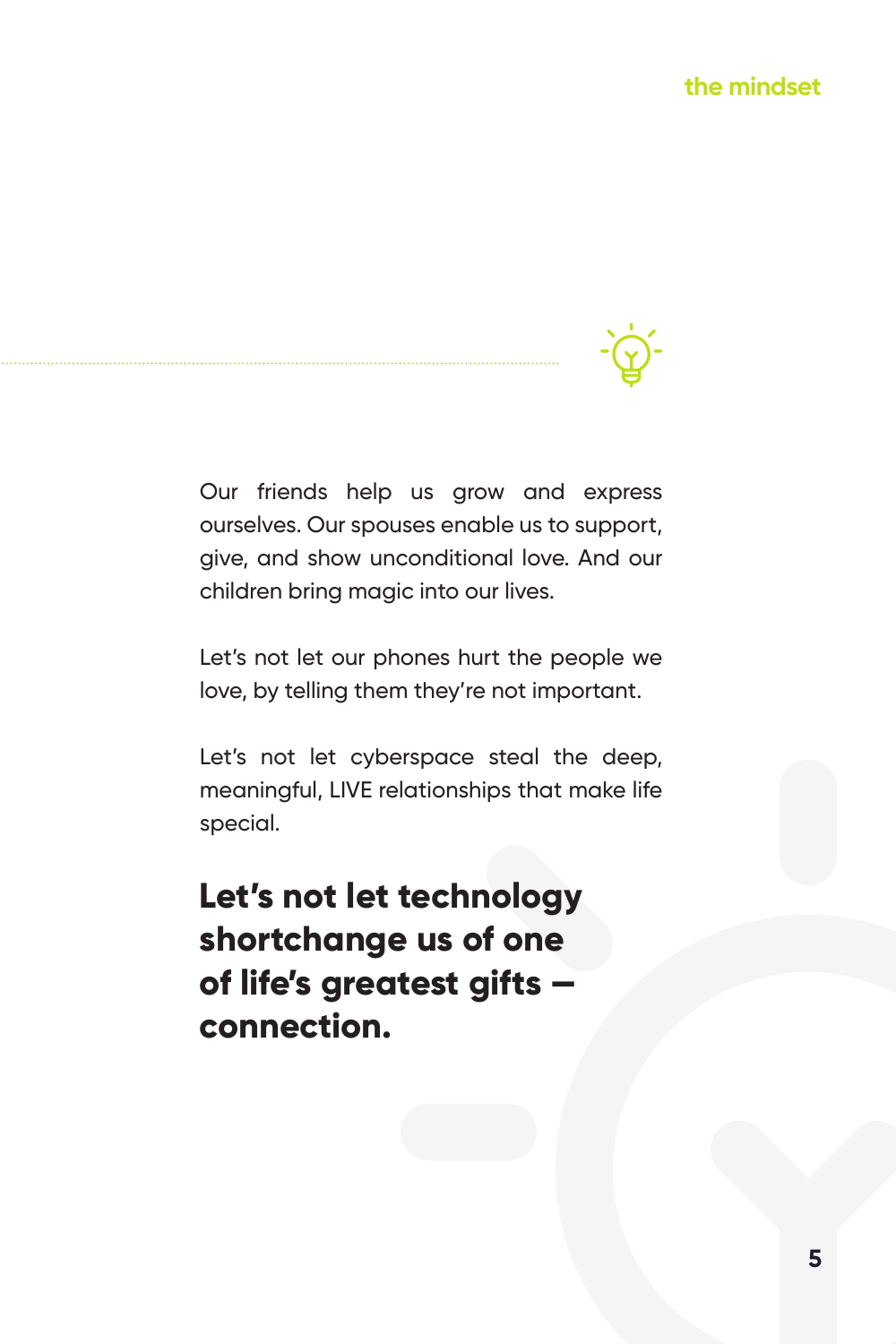## **the challenge**

#### **Are we maintaining double standards?**







**believe that phone use at social gatherings hurts conversations**

**yet...**

**89%**

of phone users said that **they had used their phone**  during their most recent social gathering

Pew Research Center study

**Americans get offended**  when someone they're **9** out of

speaking with starts looking at their phone. **however...**

**3 out of 4** admit they've **done it themselves.** 

And, nearly **1 in 5** say they **do this frequently.**

Asurion study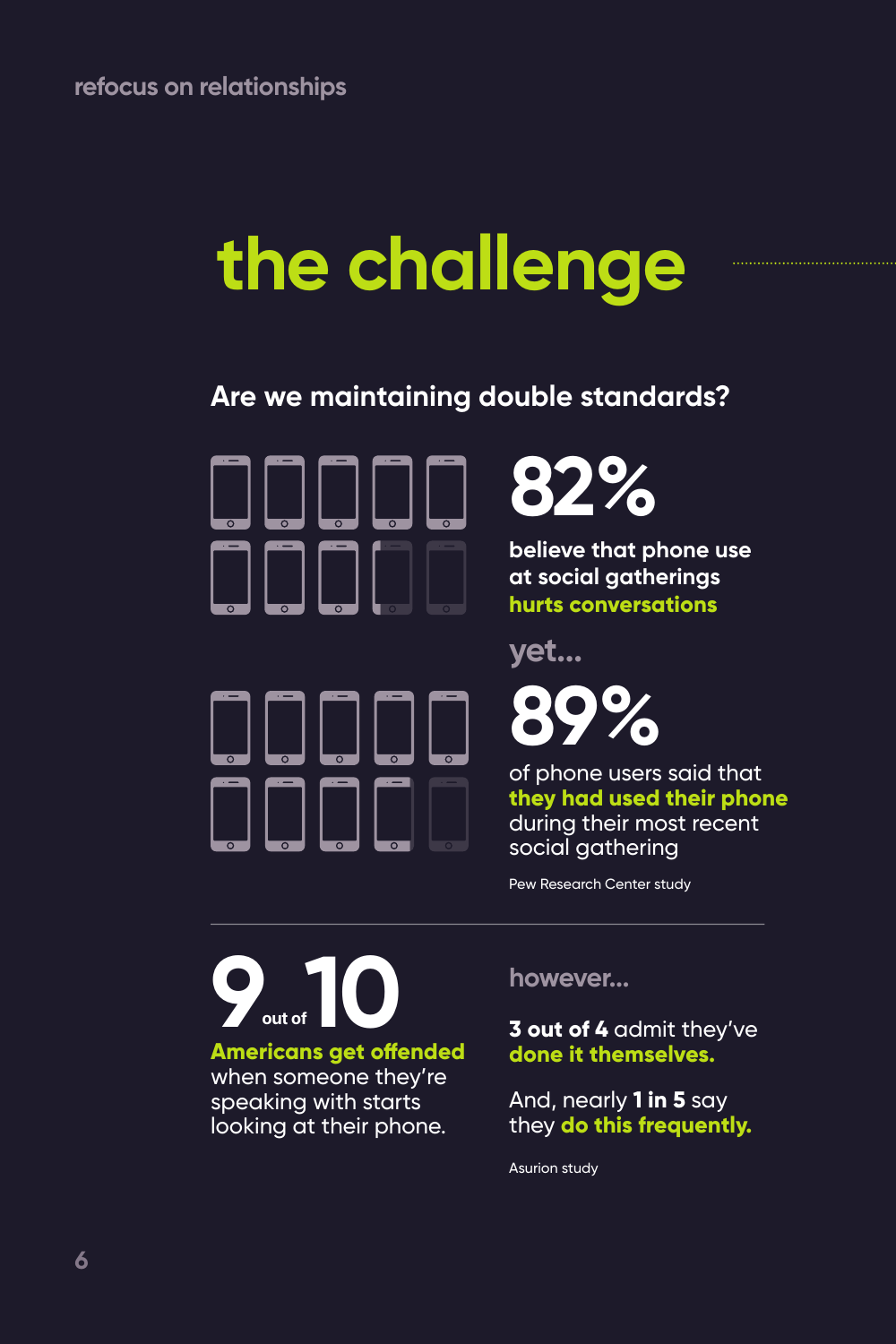#### **the challenge**



#### **What are our children saying?**



AVG study



**reported feeling "unimportant" when parents checked their phones.**



Common Sense Media study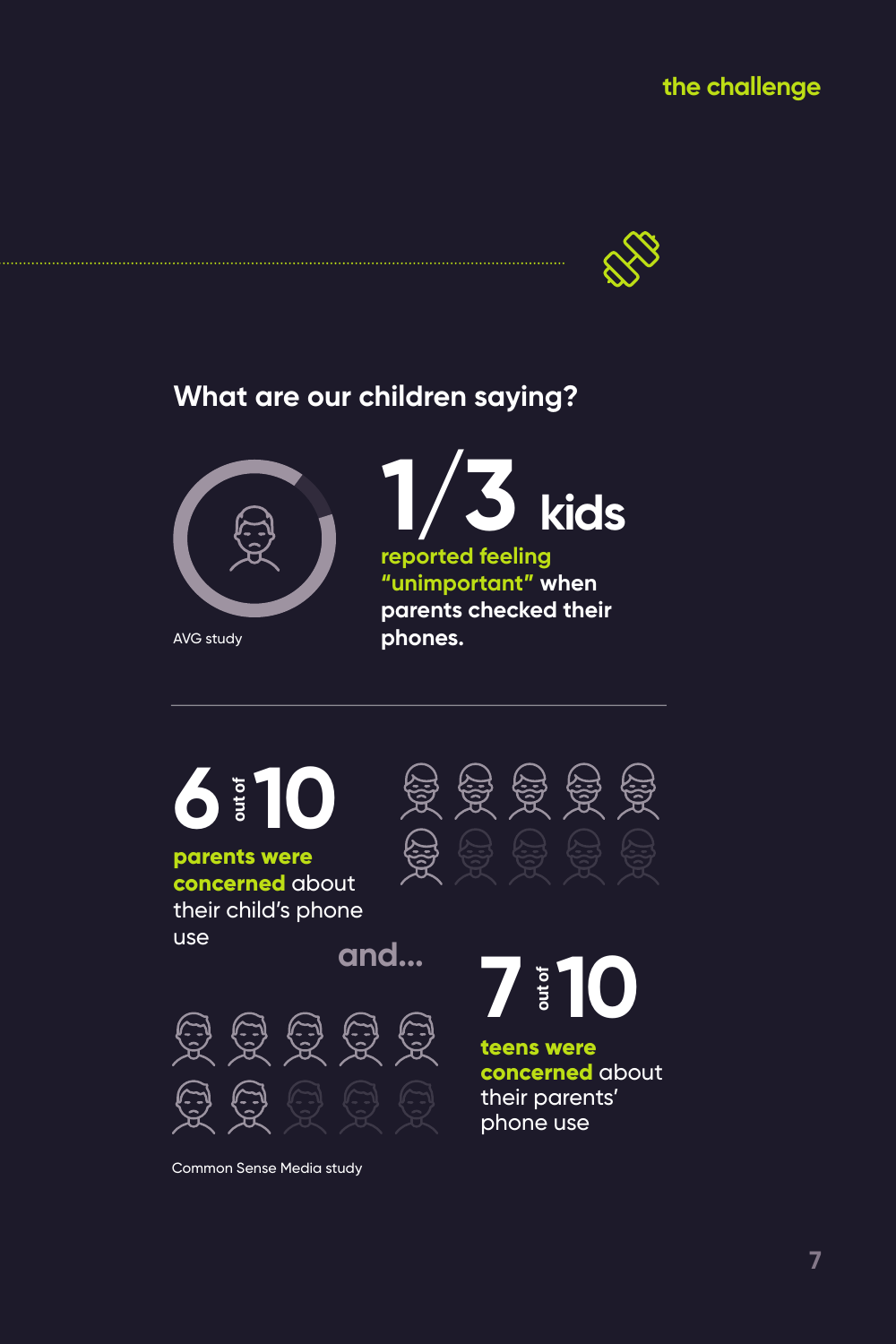## **the growth**

**When Eli had a lot of family visiting for Yom Tov, he wanted to create a chance for real connection. Techfree connection. So he sat down, created a list of guidelines, then sent out a friendly text to all guests:**

*"We love having everyone here! Thanks again for coming and we're looking forward to an amazing Yom Tov! Recently, we've been trying to be extra careful how we use phones in the home... and wanted to share some of our Yom Tov goals. If you could help us keep them, we'd all appreciate it immensely.*

*In the Sukkah - let's keep it phone free. We'll make an exception for pictures though* :).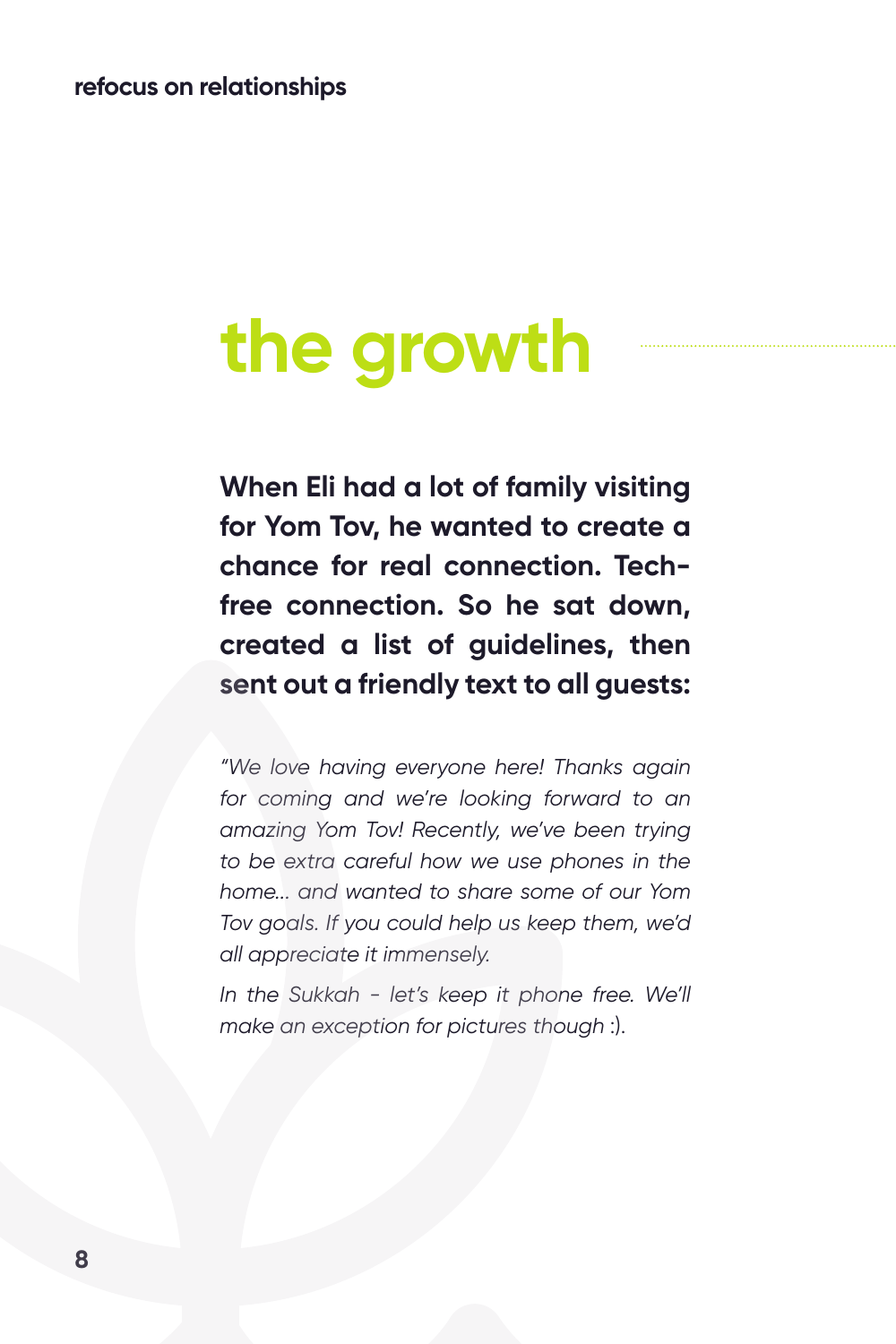#### **Can a parent change family standards?**



*With our kids - we're keeping them off of phones! Please don't share your phones with them.* 

*In the house - please don't play videos out loud.* 

*Before FaceTiming - please check with the people around you if they mind.* 

*In the kitchen - not the best place for phone conversations... please take them elsewhere.* 

*That's it! We LOVE having everyone, and this is nothing personal against anyone at all... just how we want to deal with phones, especially around our kids."*

**The result? An incredible Yom Tov, where kids and adults alike redeveloped meaningful relationships, and the family drew closer, uniting on a deeper level.**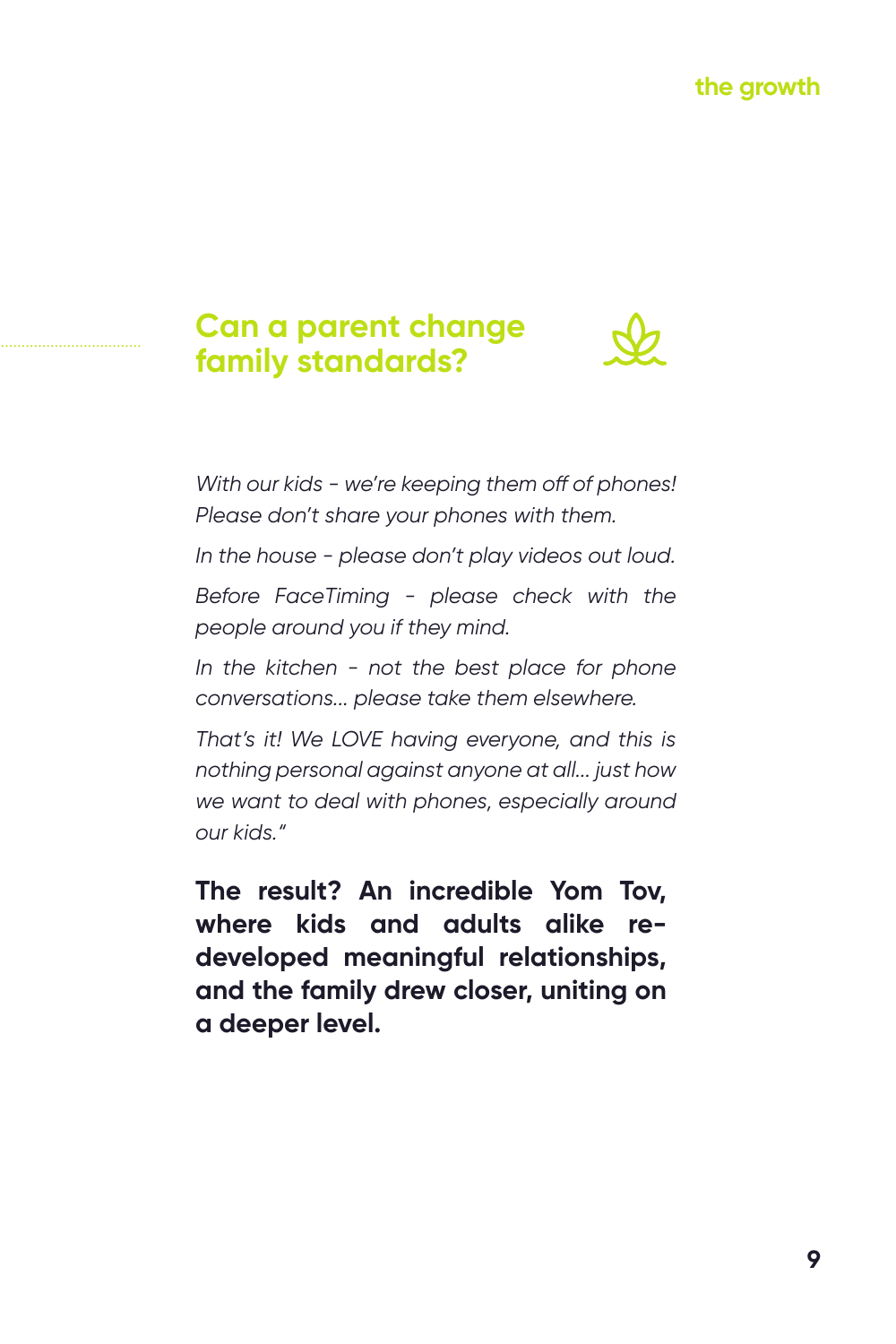## **the habits**



#### **Hotspot.**

Drop all devices into one central location once you get home, so family becomes everyone's first focus.

#### **Don't post private.**  $\bigcirc$

Make family life (your kids and spouse) sacred by keeping pictures and special moments private.

#### $\bigcap$

#### **Banish the buzz.**

Turn off text and any other notification sounds during family time to avoid distracted conversations.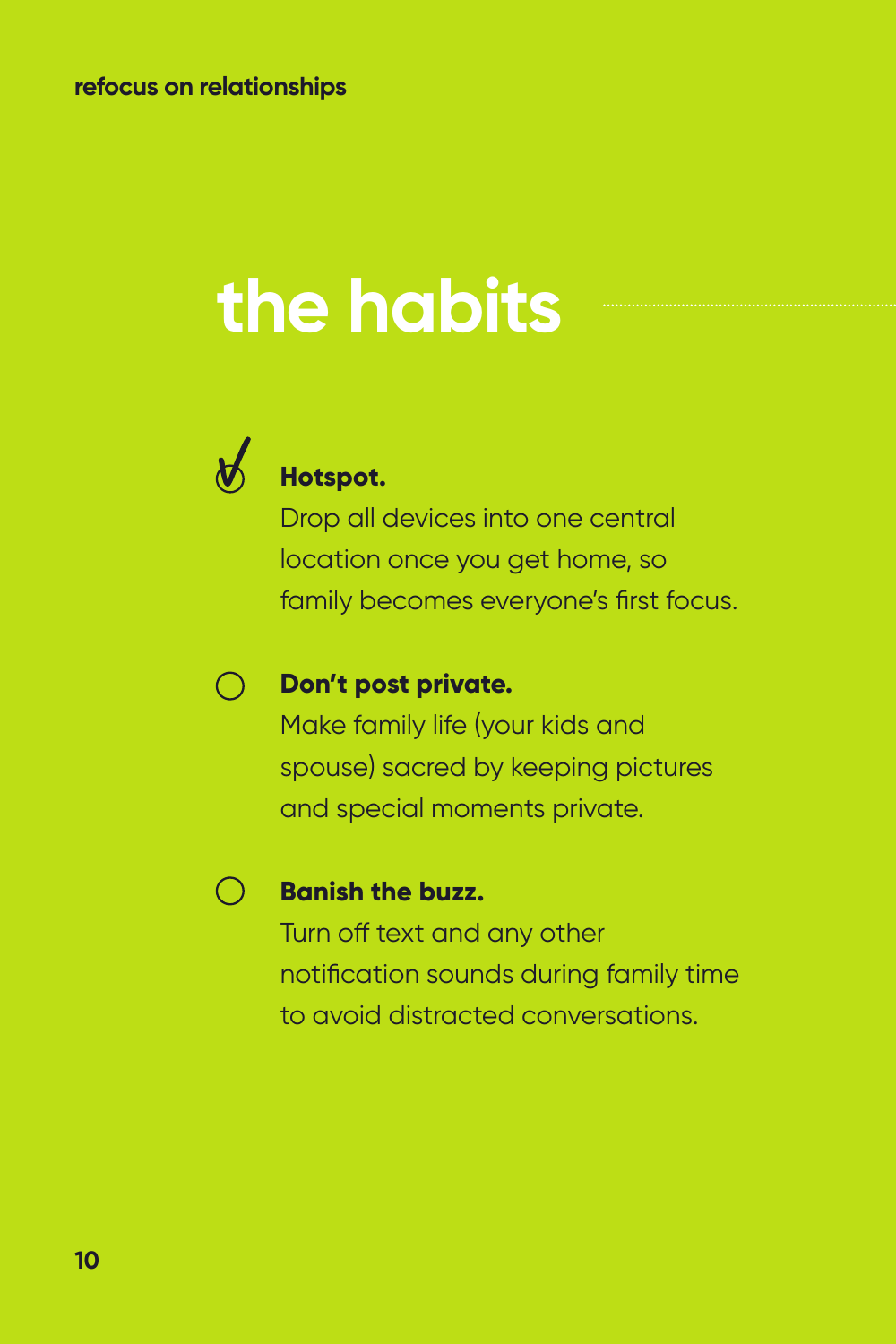**the habits**





#### **Up, not down.**

Make eye contact in every conversation.



#### **Timeout.**

Make bedtime or supper time phone or device free. (Landlines qualify, too.)

**Talk, don't type.**

Build relationships more effectively by sharing feelings, thoughts or experiences verbally. Use texts primarily for technical questions or plans like "Where should we meet?"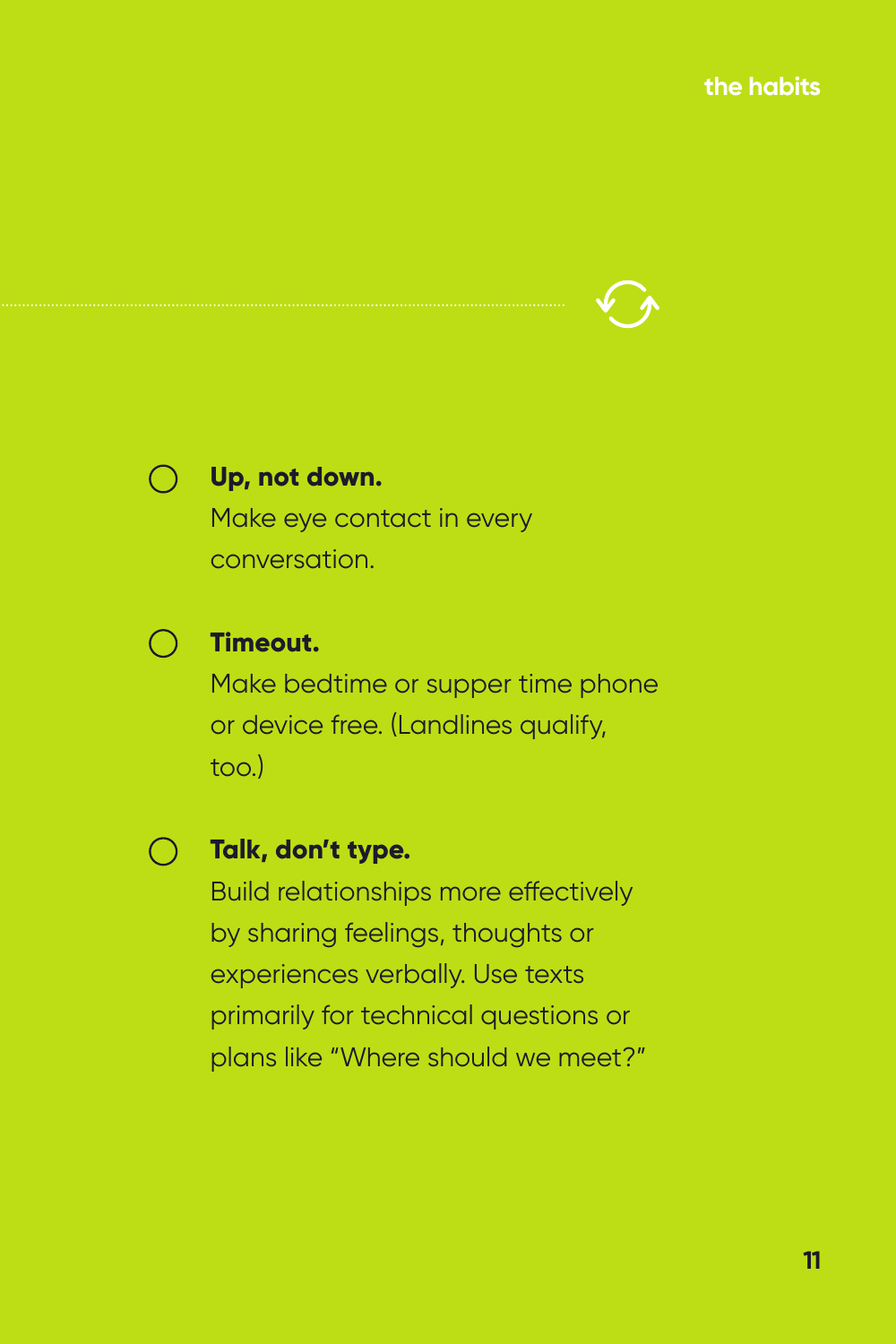## **the standards**

**Is tech creeping into my standards, and making me act in a way I never wanted to, or never thought I would?** 

#### **Do I want to...**

- Have my phone with me while doing  $(2)$ bedtime?
- $\Omega$  Interrupt a live conversation to answer a call?
- Have an emotion-based conversation via messaging?
- $\odot$  Put a virtual friendship before a live one?
- $(2)$  Read emails or social media updates while talking to friends?
- $(2)$  Talk on the phone when my kids or spouse get home?

#### **Talk it over. Think it through....**

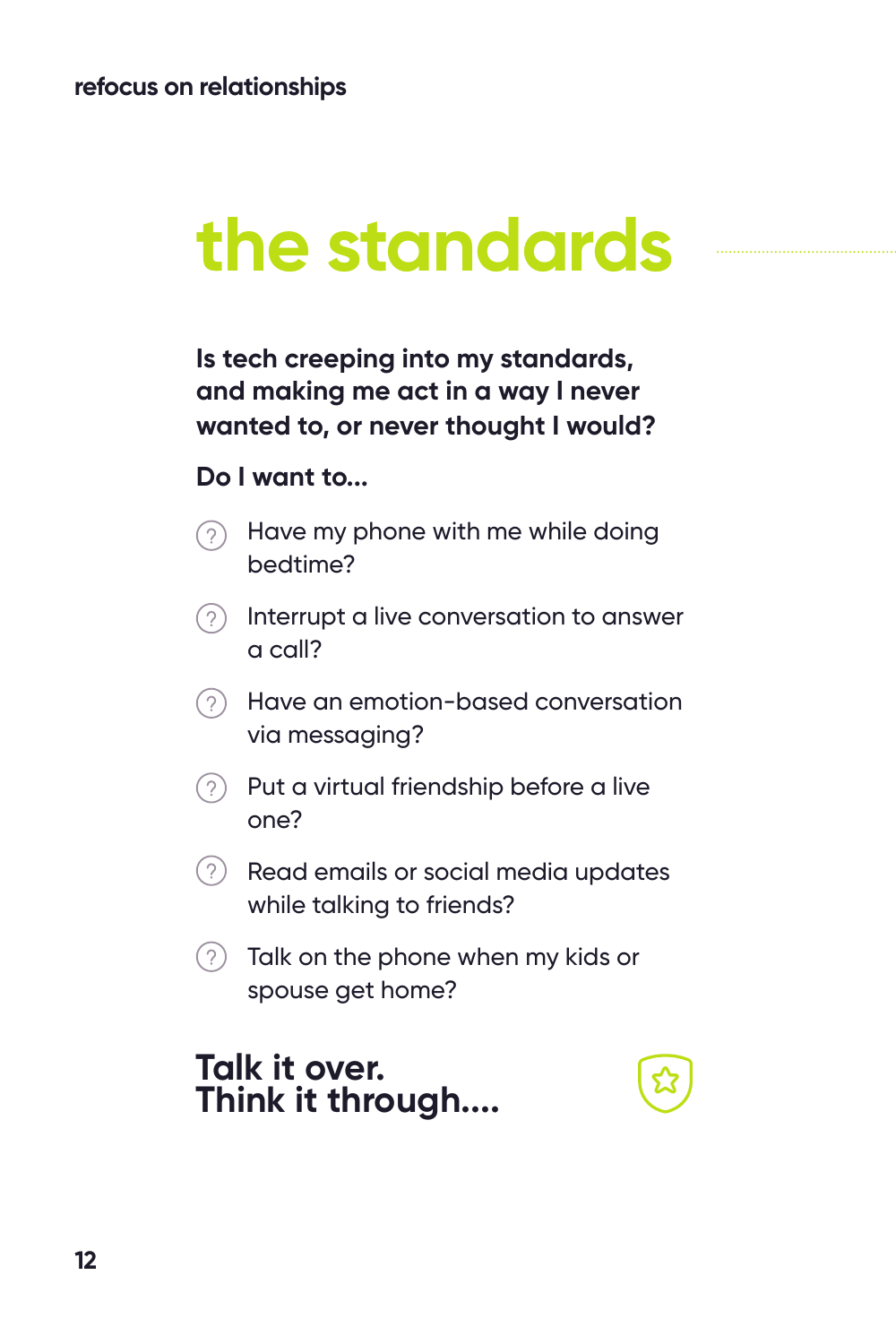#### **the standards**

**What are my IDEAL limits when it comes to technology?** What do I want my relationships and communications to look like?

**What has become my current standard?** Do others think my phone is more important to me than they are?

My ideal standard is...

My current standard is...

**What's one standard I can change right now?** 

How can I upgrade the way I relate to others to be closer to my ideal? What habit can I adopt to uphold this standard?

The one standard I will change right now is...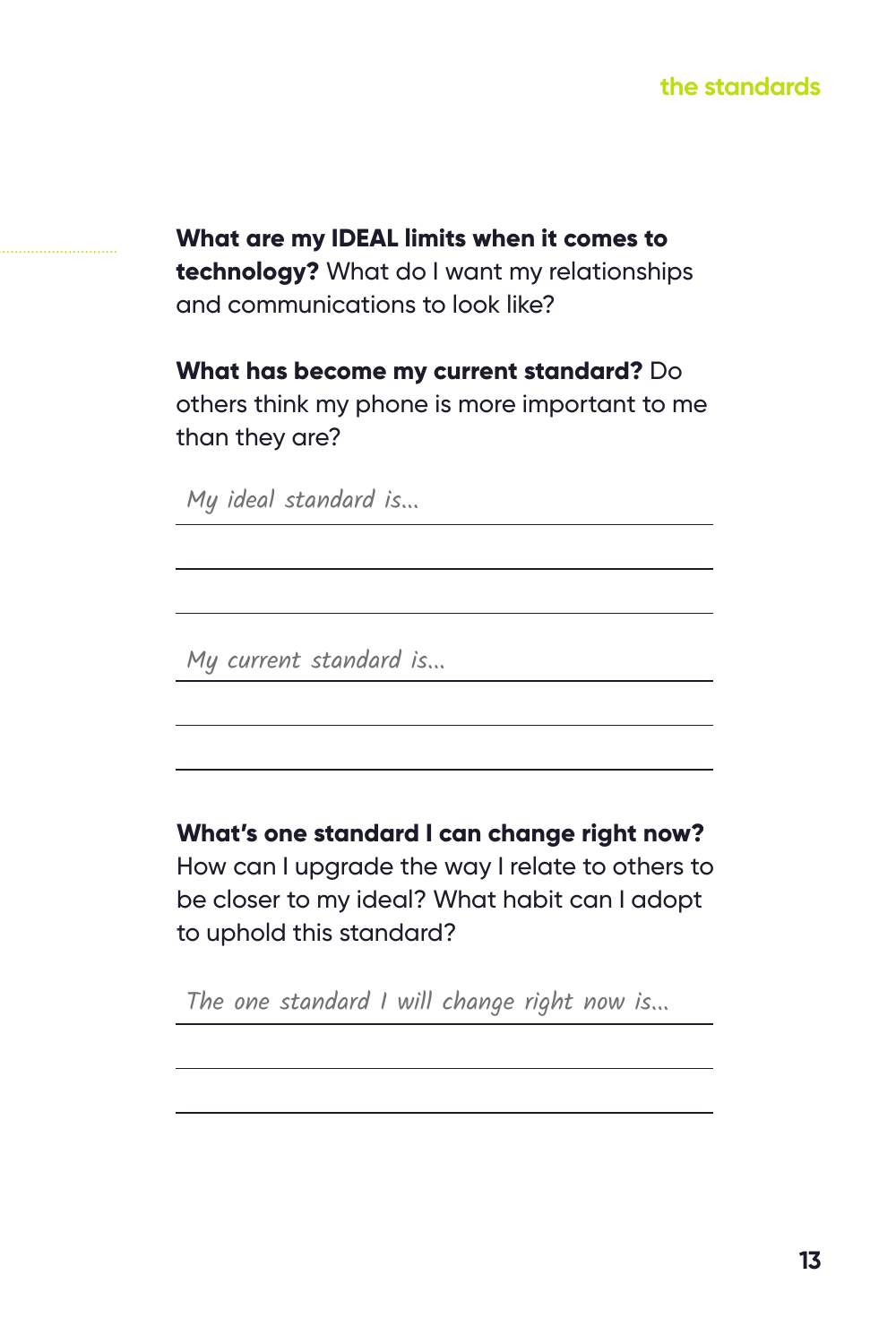**the follow-up**

## **the follow-up**

**Learn more about the topic of technology and relationships.**

### **Wed., Dec. 16, 8pm CST**

**Watch online: torahanytime.com/focus**

**Call in: USA: 718-298-2077 ext. 53** UK: 0330-1170305 ext. 53 Israel: 072-398-2980 ext. 53 Canada: 647-797-0056 ext. 53



### **Harav Meyer Yedid**

Rav of Congregation Shaare Zion, Brooklyn, NY Rosh Yeshiva of Yeshiva Darchei Erez

### **Harav Zev Cohen**

Rav of Congregation Adas Yeshurun, Chicago, IL Rosh Kollel of the Chicago Choshen Mishpat Kollel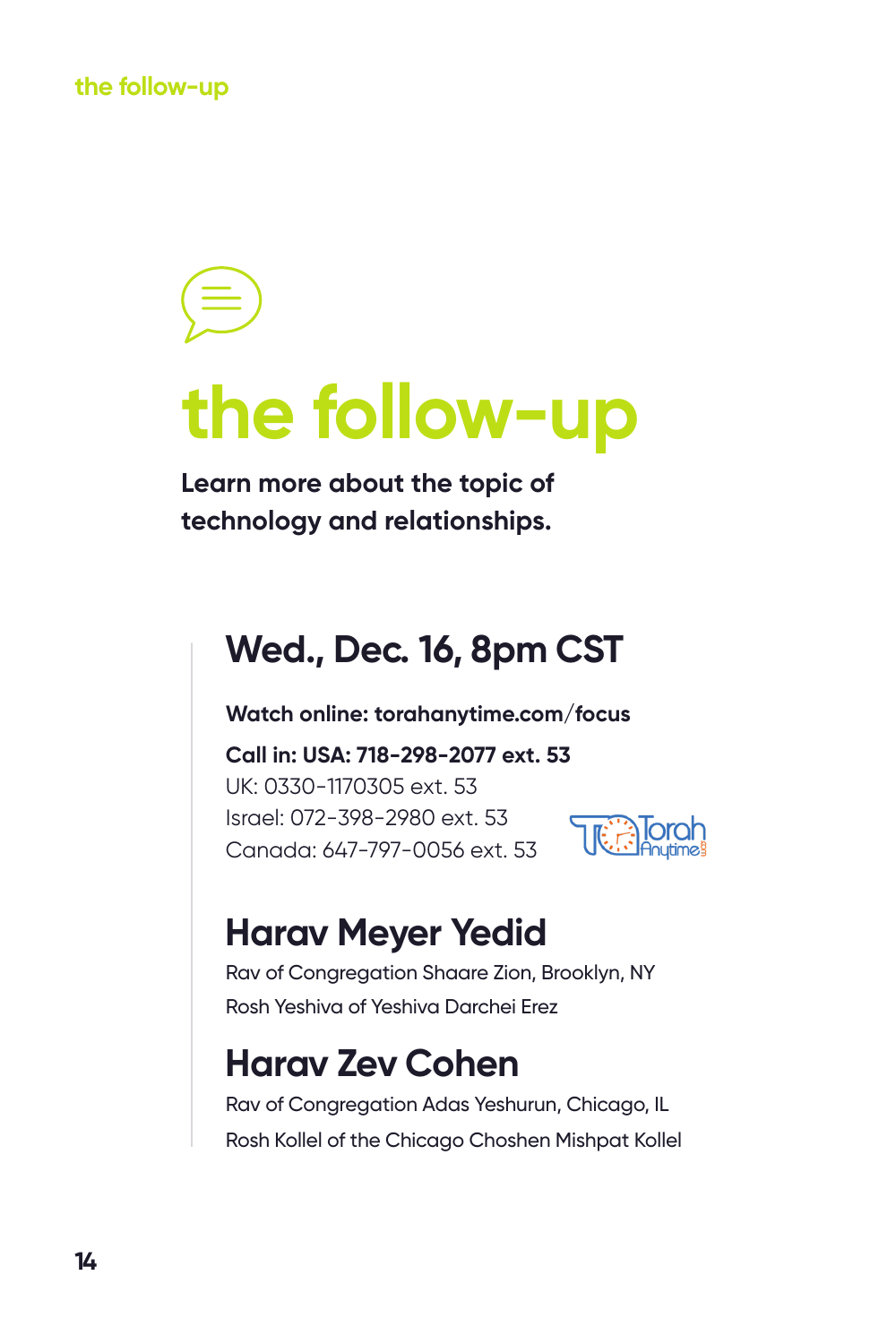**refocus on relationships**

ואמר רבי חלבו אמר רב הונא: כל שיודע בחברו שהוא רגיל ליתן לו שלום - ואם נתן לו ולא החזיר - נקרא גזלן

### **"Whoever knows of their friend that he always extends a greeting first… if the friend greets him and he does not respond, he is called a thief."**

- **ברכות** דף ו עמוד ב

#### **Sources**

"Americans Check Their Phones 96 Times a Day." PR Newswire. Web. 21 November, 2019.

Engle, Jeremy. "Are Your Parents Addicted to Their Phones?" The New York Times. Web. 30 May, 2019.

"Kids Competing with Mobile Phones for Parents' Attention." AVG. Web. 24 June, 2015.

Orlowek, Noach. Raising Roses Among Thorns. Jerusalem, Feldheim Publishers, 2002.

Raine, Lee and Zickuhr, Kathryn. "Americans' Views on Mobile Etiquette." Pew Research Center. Web. 26 August, 2015.